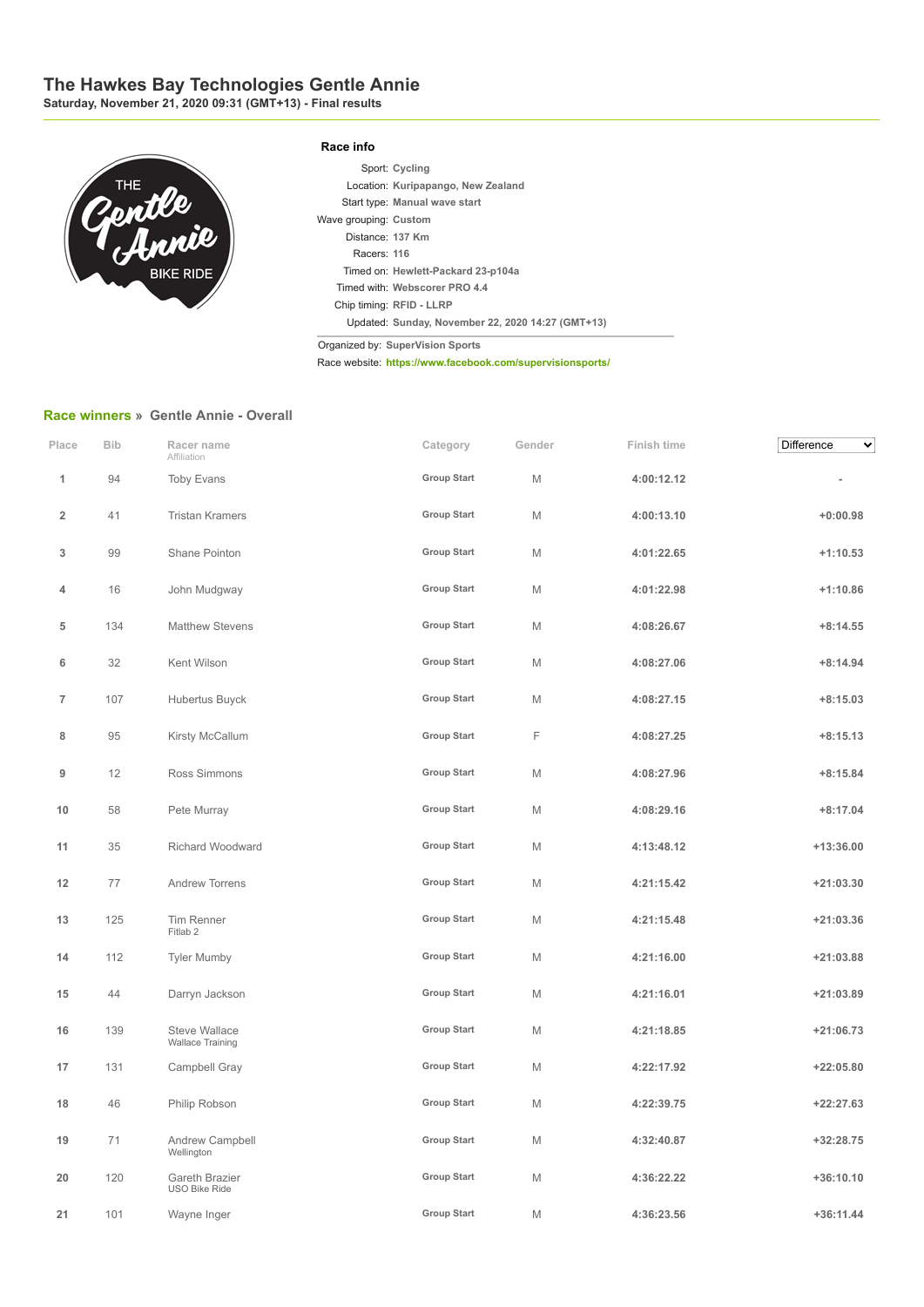| Place | <b>Bib</b>     | Racer name<br>Affiliation                 | Category           | Gender      | Finish time | Difference<br>$\checkmark$ |
|-------|----------------|-------------------------------------------|--------------------|-------------|-------------|----------------------------|
| 22    | 24             | Chris Greenwood                           | <b>Group Start</b> | M           | 4:36:24.01  | $+36:11.89$                |
| 23    | 119            | <b>Steve Orchard</b>                      | <b>Group Start</b> | M           | 4:36:24.95  | $+36:12.83$                |
| 24    | 57             | Wayne Mote                                | <b>Group Start</b> | M           | 4:36:24.98  | $+36:12.86$                |
| 25    | 103            | Patrick Johnstone                         | <b>Group Start</b> | M           | 4:36:28.91  | +36:16.79                  |
| 26    | 63             | Jack Tutill                               | <b>Group Start</b> | M           | 4:36:29.28  | $+36:17.16$                |
| 27    | 146            | Tim Fairgray                              | <b>Group Start</b> | M           | 4:41:55.28  | +41:43.17                  |
| 28    | 147            | <b>Bryce Lambert</b>                      | <b>Group Start</b> | M           | 4:41:56.93  | $+41:44.81$                |
| 29    | 45             | Devan Simmonds                            | <b>Group Start</b> | M           | 4:44:14.04  | +44:01.92                  |
| 30    | 64             | <b>Stuart McKenzie</b><br>Stuart Mckenzie | <b>Group Start</b> | M           | 4:44:54.14  | $+44:42.02$                |
| 31    | 18             | Jason Kelly Abbey Delore<br>Tandem        | Early start        | F/M         | 4:45:30.69  | +45:18.56                  |
| 32    | 78             | Andy Horne                                | <b>Group Start</b> | M           | 4:45:37.04  | $+45:24.92$                |
| 33    | 52             | Dave Byers                                | Early start        | M           | 4:45:40.02  | +45:27.90                  |
| 34    | 133            | Jonathan Halliwell                        | <b>Group Start</b> | M           | 4:49:05.66  | +48:53.54                  |
| 35    | 13             | Chris Jarvis                              | <b>Group Start</b> | M           | 4:49:07.52  | $+48:55.40$                |
| 36    | 40             | Craig Forsyth                             | <b>Group Start</b> | M           | 4:49:07.85  | +48:55.73                  |
| 36    | 123            | Strat Ellingham                           | <b>Group Start</b> | M           | 4:49:07.85  | +48:55.73                  |
| 38    | 17             | Wayne McDermott                           | <b>Group Start</b> | M           | 4:53:04.45  | $+52:52.33$                |
| 39    | 138            | Carol McCallum                            | <b>Group Start</b> | F           | 4:53:04.52  | $+52:52.40$                |
| 40    | 93             | Mathew Walker                             | Early start        | M           | 4:55:15.90  | +55:03.78                  |
| 41    | 115            | Andrew Richardson                         | <b>Group Start</b> | M           | 4:55:42.12  | $+55:30.00$                |
| 42    | 109            | Aileen Campbell                           | <b>Group Start</b> | F           | 4:55:43.89  | +55:31.77                  |
| 43    | 29             | Kieron Batt                               | <b>Group Start</b> | М           | 4:55:44.00  | +55:31.88                  |
| 44    | 59             | Caroline Ritchie                          | <b>Group Start</b> | F           | 4:55:44.88  | +55:32.76                  |
| 45    | 111            | Warren Mumby                              | <b>Group Start</b> | М           | 4:55:45.42  | +55:33.30                  |
| 46    | 86             | Sandy Wiggins                             | <b>Group Start</b> | F           | 4:55:45.55  | $+55:33.43$                |
| 47    | 75             | Lindsay Sheppard                          | <b>Group Start</b> | М           | 4:55:47.00  | +55:34.88                  |
| 48    | $\overline{7}$ | Christopher Jarrett                       | <b>Group Start</b> | M           | 4:55:48.21  | +55:36.09                  |
| 49    | 105            | Leyton Gapper                             | Early start        | М           | 4:58:46.76  | +58:34.64                  |
| 50    | 5              | Chris Hansen                              | <b>Group Start</b> | М           | 4:59:22.56  | $+59:10.45$                |
| 51    | 91             | Paul Harvey                               | <b>Group Start</b> | M           | 4:59:22.61  | $+59:10.49$                |
| 52    | 122            | Nick Timmins<br><b>HCR</b>                | Early start        | $\mathbb M$ | 5:01:10.37  | $+1:00:58.25$              |
| 53    | 144            | Darryl Strachan                           | Grupetto           | М           | 5:05:42.15  | $+1:05:30.03$              |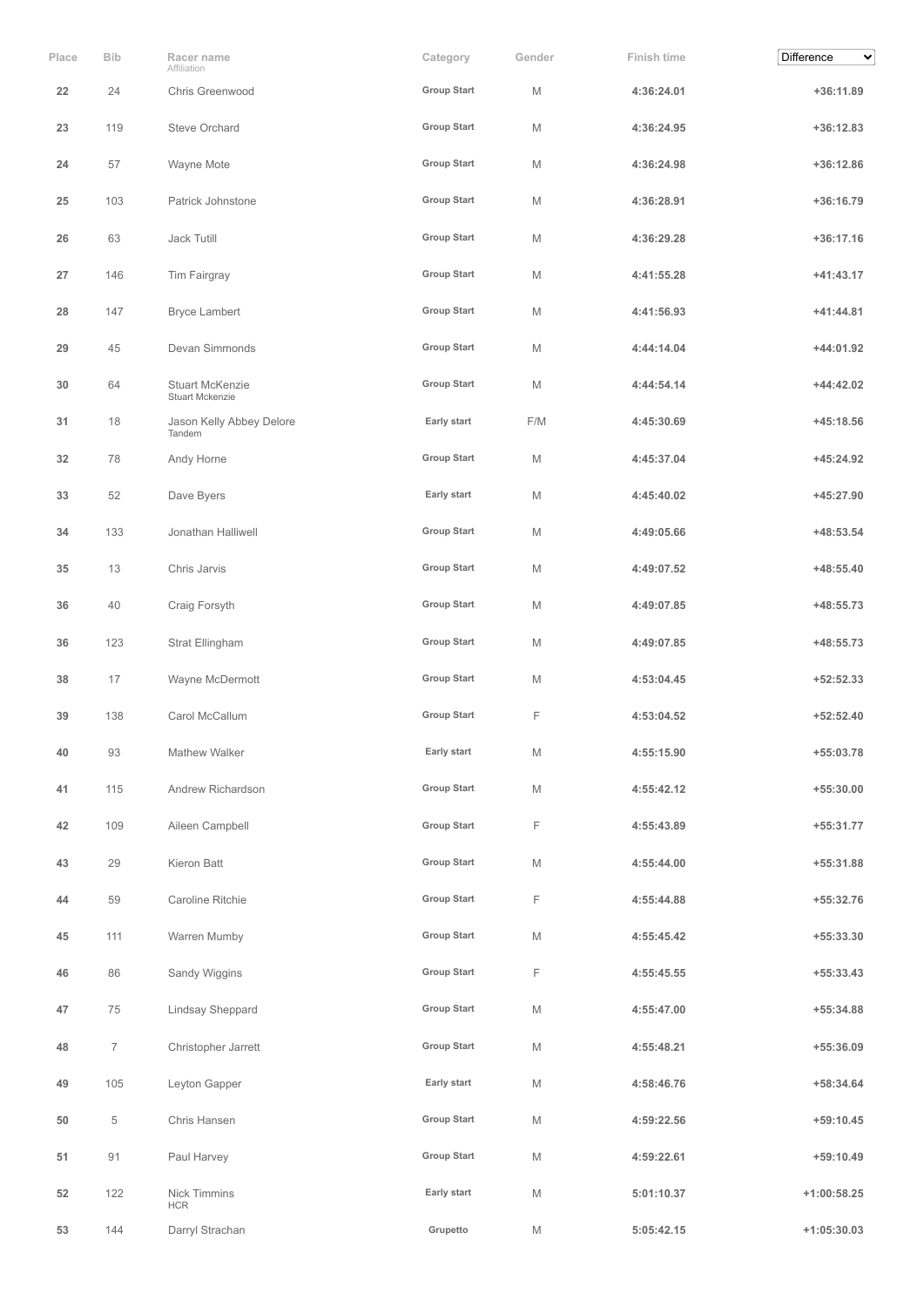| Place | <b>Bib</b> | Racer name<br>Affiliation       | Category           | Gender | Finish time | Difference<br>$\checkmark$ |
|-------|------------|---------------------------------|--------------------|--------|-------------|----------------------------|
| 54    | 92         | Martin Honey                    | <b>Group Start</b> | M      | 5:05:42.42  | $+1:05:30.30$              |
| 55    | 128        | Phil Devlin                     | <b>Group Start</b> | M      | 5:05:42.55  | $+1:05:30.43$              |
| 56    | 118        | <b>Brett Hooker</b>             | Grupetto           | M      | 5:05:42.66  | $+1:05:30.54$              |
| 57    | 49         | Lesley Mouat                    | <b>Group Start</b> | F      | 5:05:43.14  | $+1:05:31.02$              |
| 58    | 56         | Stephen Yeats<br>Masterton      | <b>Group Start</b> | M      | 5:05:43.28  | $+1:05:31.16$              |
| 59    | 143        | Benny Van Der Griend            | <b>Group Start</b> | M      | 5:05:43.61  | $+1:05:31.49$              |
| 60    | 142        | <b>Rick Wentz</b>               | Grupetto           | M      | 5:06:03.40  | $+1:05:51.28$              |
| 61    | 11         | Ray Hewlett                     | Early start        | M      | 5:10:20.05  | $+1:10:07.93$              |
| 62    | 98         | <b>Clint Black</b>              | Early start        | M      | 5:13:52.94  | $+1:13:40.82$              |
| 63    | 33         | Martin Gilkison                 | Early start        | M      | 5:13:53.31  | $+1:13:41.19$              |
| 64    | 87         | Paul Gilkison                   | Early start        | M      | 5:13:53.37  | $+1:13:41.25$              |
| 65    | $\hbox{9}$ | Robert Gibb                     | Ebike              | M      | 5:14:39.61  | $+1:14:27.49$              |
| 66    | 22         | Alex Gunn                       | <b>Group Start</b> | M      | 5:17:00.33  | $+1:16:48.21$              |
| 67    | 127        | Rory O'Neill                    | Early start        | M      | 5:17:45.91  | $+1:17:33.79$              |
| 68    | 76         | Peter Scobie<br>Wellington      | <b>Group Start</b> | M      | 5:19:06.78  | $+1:18:54.66$              |
| 69    | 51         | Yar Htut                        | <b>Group Start</b> | M      | 5:22:41.09  | +1:22:28.97                |
| 70    | 28         | Alan Young                      | <b>Group Start</b> | M      | 5:22:41.10  | $+1:22:28.98$              |
| 71    | 8          | Brendan Quigan                  | Early start        | M      | 5:23:20.40  | +1:23:08.28                |
| 72    | 132        | Martin Finnimore                | Early start        | M      | 5:24:09.15  | $+1:23:57.03$              |
| 73    | 121        | Sheryl Duncan<br>Grupetto Taupo | Early start        | F      | 5:25:06.89  | $+1:24:54.77$              |
| 74    | 19         | Gemma Newland                   | Early start        | F      | 5:25:08.39  | $+1:24:56.27$              |
| 75    | 80         | Nick Hume                       | Early start        | M      | 5:25:11.03  | $+1:24:58.91$              |
| 76    | 145        | Michel Willemsen                | Early start        | М      | 5:25:21.18  | $+1:25:09.06$              |
| 77    | 36         | Craig Briggs                    | <b>Group Start</b> | М      | 5:25:41.41  | $+1:25:29.28$              |
| 78    | 30         | Douglas Young                   | Early start        | М      | 5:30:02.54  | $+1:29:50.42$              |
| 79    | 20         | David Lingan                    | Early start        | М      | 5:31:07.85  | $+1:30:55.73$              |
| 80    | 14         | David Walker                    | <b>Group Start</b> | M      | 5:36:06.27  | $+1:35:54.15$              |
| 81    | 117        | Carlton Oliver                  | <b>Group Start</b> | M      | 5:37:49.33  | $+1:37:37.21$              |
| 82    | 66         | Lindsay Hyslop<br>Tauranga      | Early start        | M      | 5:39:11.18  | $+1:38:59.06$              |
| 83    | 108        | Crunchie Donaldson              | Early start        | M      | 5:40:09.26  | $+1:39:57.14$              |
| 84    | 89         | Mathew Krebs                    | Early start        | M      | 5:40:13.54  | $+1:40:01.42$              |
| 85    | 116        | Robbie Hislop                   | Early start        | M      | 5:40:50.30  | $+1:40:38.18$              |